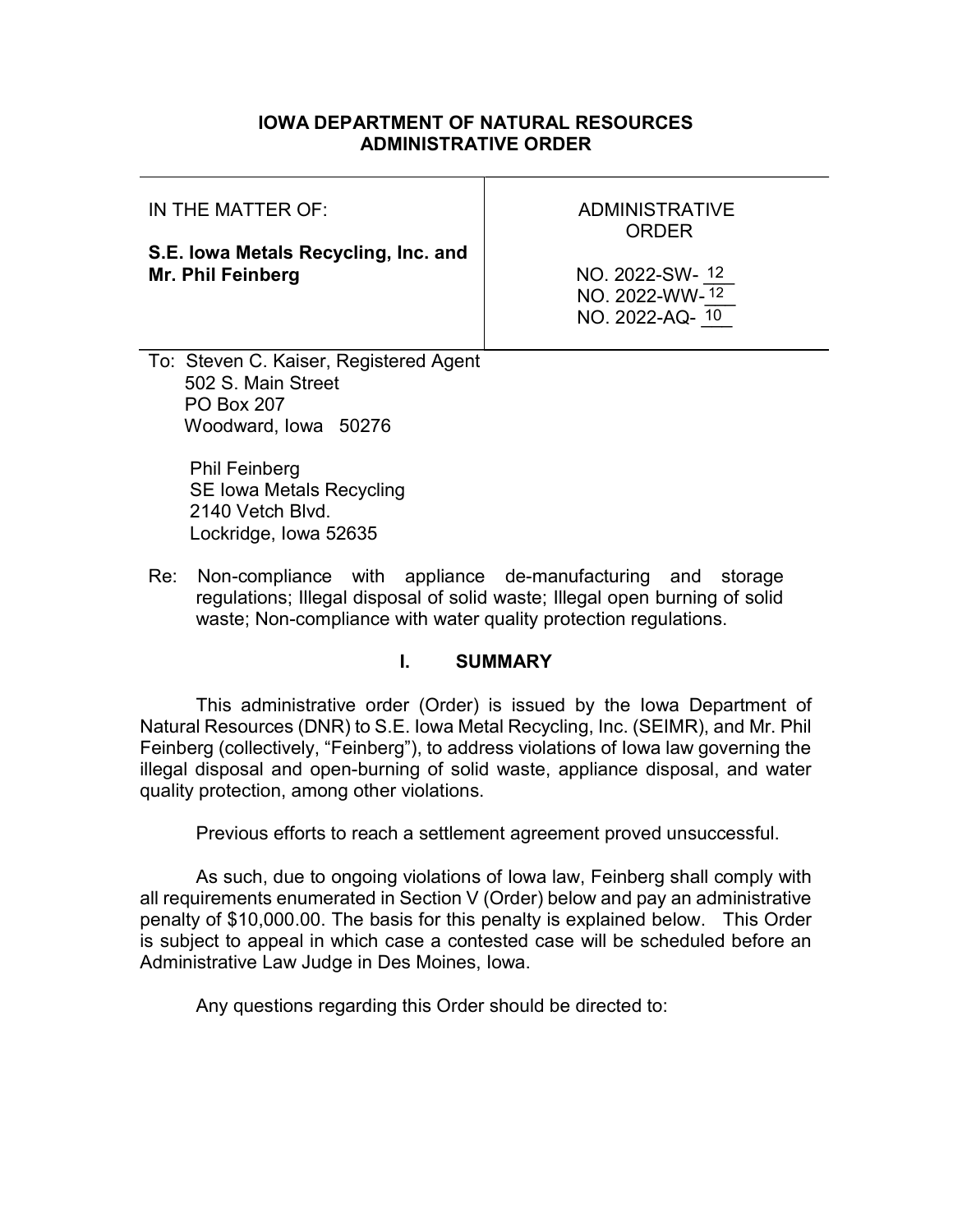## Relating to technical requirements: Relating to legal requirements:

Ryan Stouder, Env. Specialist Sr. David Scott, Attorney Iowa Department of Natural Resources Field Office No. 6 1023 W. Madison Street Washington, Iowa 52353 Phone: 319-653-2135

Iowa Department of Natural Resources 1023 W. Madison Street Washington, Iowa 52353 Phone: 319-321-8504

#### Payment of penalty to:

Director of the Iowa DNR Wallace State Office Building 502 East Ninth Street Des Moines, Iowa 50319-0034

# II. JURISDICTION

This Order is issued pursuant to Iowa Code § 455B.175(1), which authorizes the Director to issue any order necessary to secure compliance with or prevent a violation of Iowa Code chapter 455B, Division III, Part I (water quality) and the rules promulgated or permits issued pursuant thereto; Iowa Code § 455B.307(2), which authorizes the Director to issue any order necessary to secure compliance with or prevent a violation of Iowa Code chapter 455B, Division IV, Part 1 (solid waste) and the rules promulgated or permits issued pursuant thereto; Iowa Code §§ 455B.134(9) and 455B.138(1), which authorize the Director to issue any order necessary to secure compliance with or prevent a violation of Iowa Code chapter 455B, Division II (air quality), and the rules promulgated or permits issued pursuant to that Division; and, Iowa Code § 455B.109 and 567 Iowa Administrative Code (IAC) 10, which authorize the Director to assess administrative penalties.

# III. STATEMENT OF FACTS

The following facts are relevant to this matter:

1. By way of background, Mr. Phil Feinberg is the President, Secretary, and Treasurer of S.E. Iowa Metals Recycling, Inc. (SEIMR) and owns the property where the business has been located since 2014 at 2140 Vetch Boulevard, in Lockridge, Iowa (the Property). SEIMR is a metal recycling and metal salvaging operation and may also operate under the fictitious name of Complete Recycling.

2. On May 19, 2014, DNR Field Office 6 (FO6) staff conducted a complaint investigation at the Property alleging that the open burning of solid waste had occurred on the Property. No active burning was documented; however, Mr. Feinberg indicated that pallets had been burned for heat.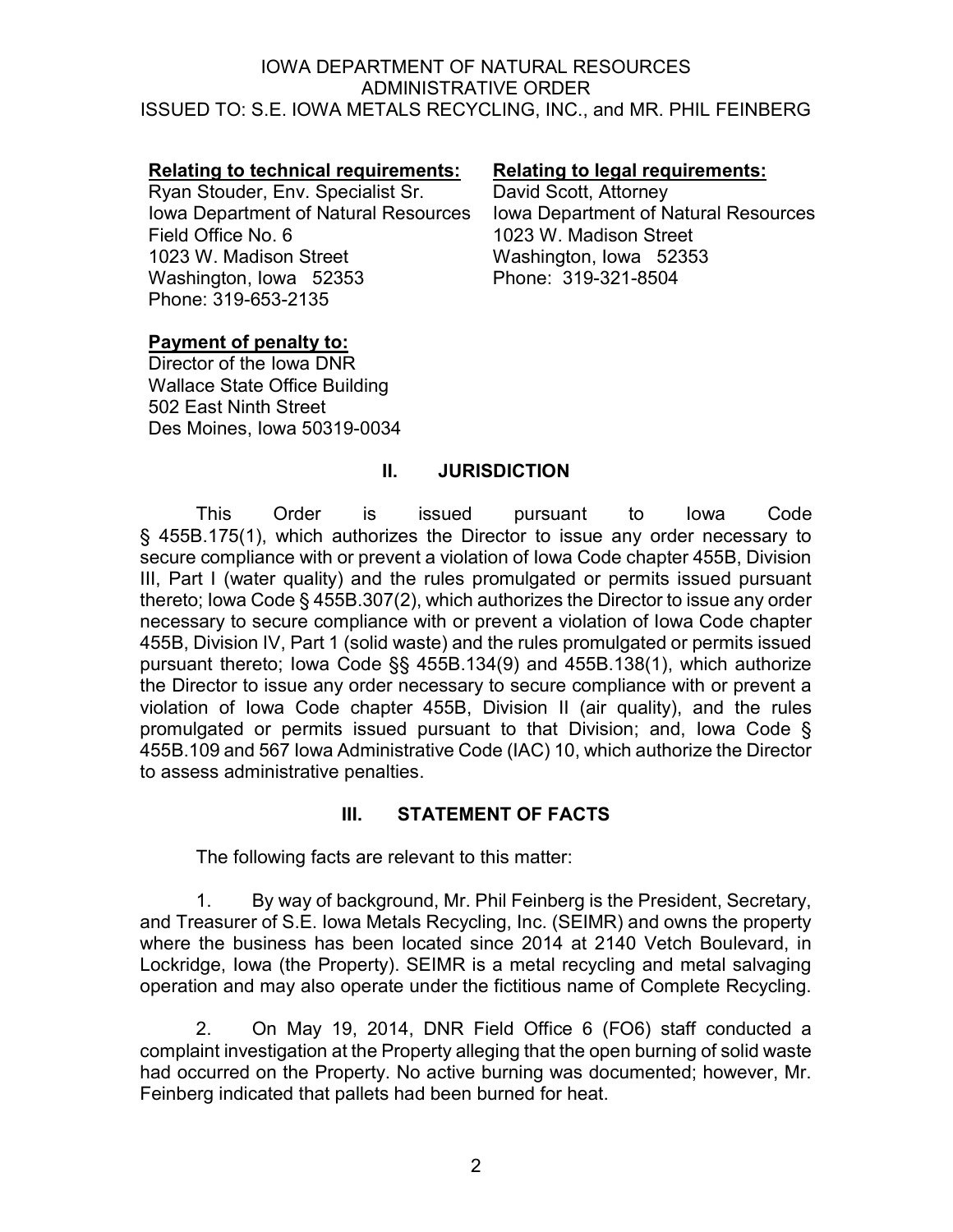3. On June 25, 2014, DNR issued a National Pollution Discharge Elimination System (NPDES) General Permit #1 to the apparent corporate predecessor of SEIMR.

4. On June 4, 2015 DNR FO6 received an anonymous complaint of open burning of waste on the Feinberg property.

5. On July 20, 2015, DNR issued a letter to Mr. Feinberg instructing him that open burning is a violation of Iowa law and that he must cease any open burning in the future.

6. On March 28, 2016, DNR FO6 received an anonymous complaint alleging the illegal disposal of construction and demolition (C&D) waste at the Property.

7. On April 4, 2016, DNR FO6 staff investigated the complaint and observed a pile of C&D waste on the Property. The following day, DNR FO6 staff discussed the illegal disposal with Mr. Fienberg and reviewed the applicable rules restricting open dumping of solid waste and open burning of such waste.

8. On May 7, 2018, DNR staff documented that the C&D pile remained on the Property.

9. On May 11, 2018, DNR issued a Notice of Violation (NOV) to Mr. Feinberg addressing the illegal disposal of material on the Property.

10. On May 9, 2019, DNR FO6 received an anonymous complaint that the facility was not draining fluids from vehicles prior to crushing the vehicles.

11. On May 22, 2019 DNR FO6 staff investigated the complaint. No evidence of spilled fluids from vehicles were observed. Staff discussed stormwater best management practices with Mr. Feinberg and discussed the requirement that he drain fluids from vehicles prior to crushing the vehicles.

12. On September 27, 2019, DNR received an anonymous complaint alleging the dumping of approximately 20,000 waste tires on the Property.

13. On October 4, 2019, DNR FO6 staff investigated the complaint and observed a large pile of tires on site. A plan was requested to begin to depopulate the tire pile to below 500 passenger tire equivalents (PTE). No plan was submitted by Feinberg and the tires were not properly disposed of.

14. On December 2, 2020, DNR FO6 received an anonymous complaint alleging the dumping of waste tires and vehicle fluids on the Property.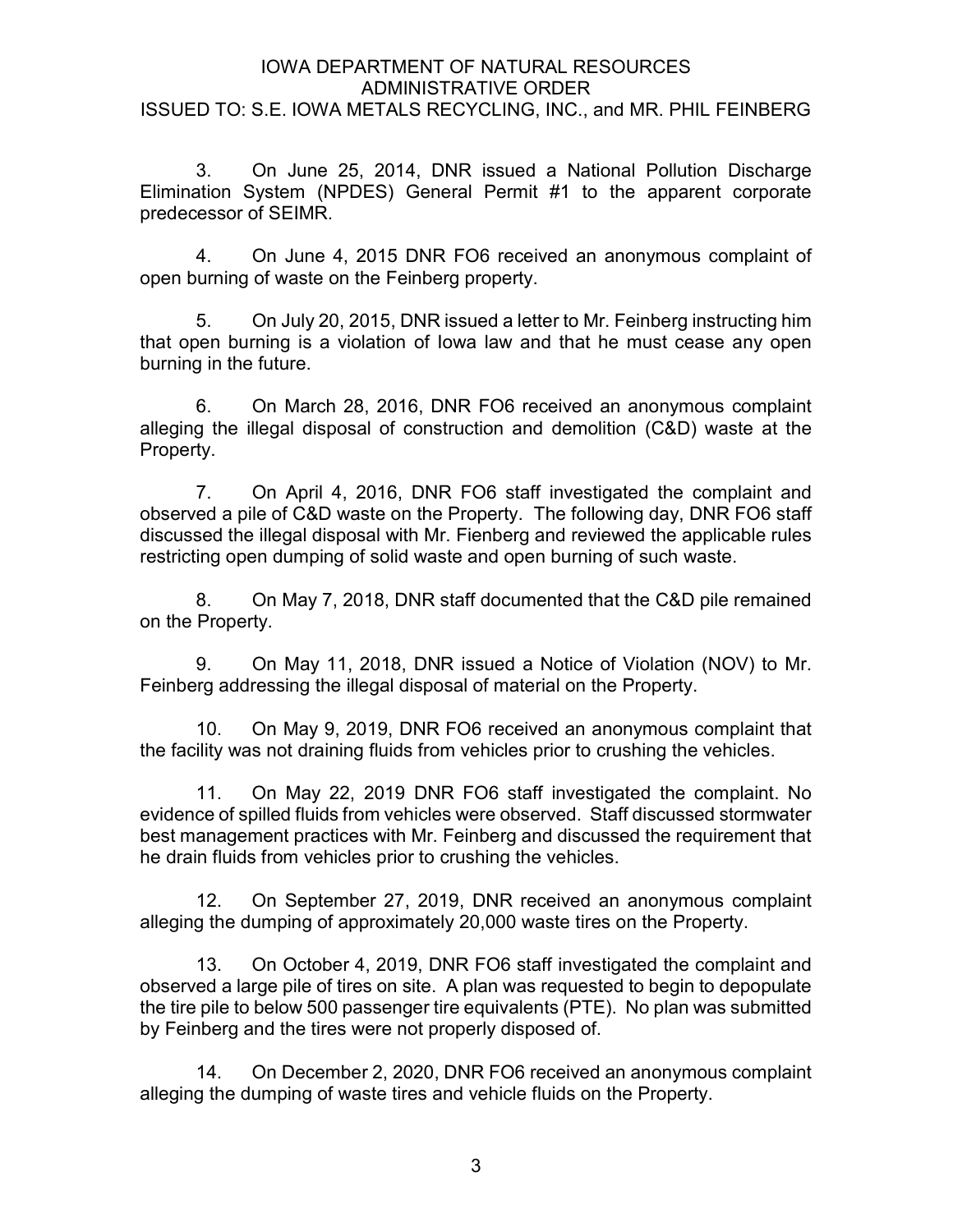15. On December 7, 2020, DNR FO6 staff investigated the complaint and discussed it with Mr. Feinberg. He indicated that he was adding a few tires to every vehicle that was crushed by his business and shipped off site. He also indicated that he was looking into getting a vehicle rack for fluid removal, but did not have one onsite at that time. He noted that it was the responsibility of the party dropping off the vehicle to ensure it had been drained, and that he did not check this prior to crushing the vehicles.

16. On January 12, 2021, DNR FO6 staff conducted a visit to the Property. Staff met with Mr. Fienberg to discuss compliance progress. He indicated that he had removed a few tires. A pile of construction and demolition waste and improper solid waste was noted on the property. At that time, there remained between 10,000 and 20,000 waste tires on the property.

17. On January 25, 2021, an NOV was issued to Mr. Feinberg addressing the illegal disposal of C&D material, the illegal disposal of tires, and the improper storage and handling of appliances.

18. On February 22, 2021, DNR staff conducted a follow up visit to the Property and met with Mr. Feinberg. Staff noted no progress on solid waste or appliance removal, and also reminded Mr. Feinberg of his obligation to address vehicle fluid removal to prevent runoff in stormwater.

19. On March 24, 2021, DNR staff conducted a Property visit to verify compliance with tire removal. At that point, the company had obtained a tire shearing tool that could cut tires prior to disposal at the SEMCO Landfill in Keokuk County, Iowa.

20. On April 27, 2021, DNR FO6 staff visited the Property and met with Mr. Feinberg to discuss compliance progress. Staff noted a number of appliances remained on the property. Additionally, while a few tires were cut into a pile, most of the tires were whole. Approximately 200 tires had been taken off-site for landfill disposal.

21. On June 1, 2021, DNR FO6 staff again visited the Property to determine compliance status. Staff observed water flow from the Property to a culvert that conveyed storm water runoff to the south end of the Property. Many of the tire piles remained at the same level as in April. Numerous appliances remained on the Property. Additionally, a new pile of burned tire remnants were observed. Mr. Feinberg stated that he was working on tire removal, but it did not appear much had been removed from the property.

22. On June 25, 2021, staff visited the Property following a significant rain event and collected water samples from locations near the Property. The samples showed evidence of hazardous metals, oils, and grease. Mr. Fienberg indicated that all vehicles were to be drained before coming on the Property, but it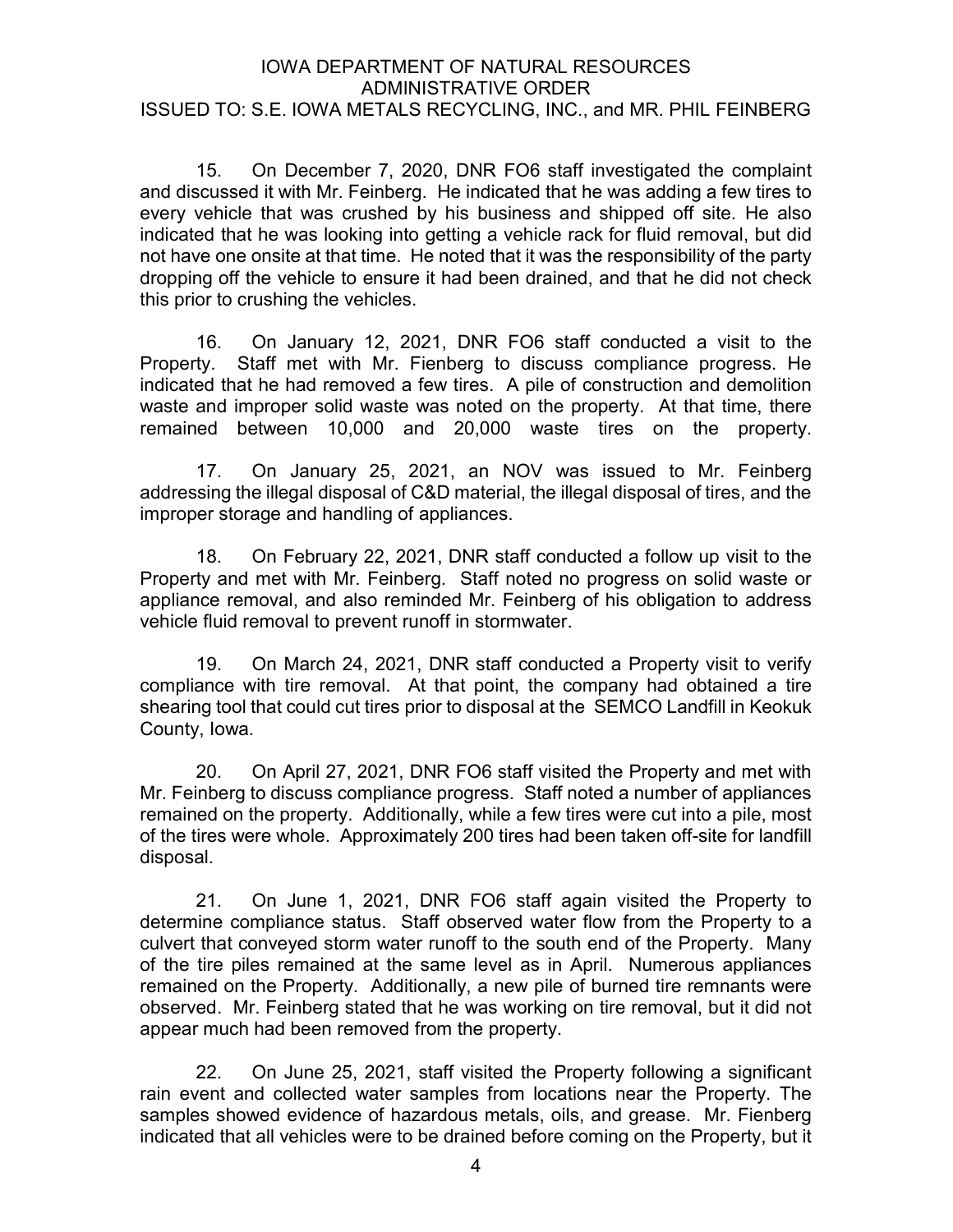appeared based on the runoff that this had not occurred. The facility's NPDES Permit was set to expire on July 1, 2021. Staff noted little, if any, improvement as to tire and appliance disposal.

23. On July 26, 2021, an NOV was issued to Mr. Feinberg regarding the ongoing violations resulting from illegal C&D material disposal, tire disposal, improper appliance storage and handling and stormwater regulations.

24. On August 6, 2021, FO6 staff conducted a follow-up visit to the Property. Staff observed that drier conditions had not changed the tire removal efforts. An onsite burner was observed. Mr. Fienberg stated he planned to install a vehicle fluid removal system on the south side of the property next to the old feed mill structure. Numerous appliances were littered about the metal piles.

25. On August 30, 2021, staff again visited the Property. Staff documented that the burner had been utilized to burn waste material including wires to obtain the copper. Additionally, oil spots indicated material was dumped onto the ground for final disposal. The tire piles had not been touched.

26. On September 14, 2021, an NOV was issued to Mr. Feinberg due to ongoing violations related to illegal C&D material and tire disposal, improper appliance storage & handling, the open burning of waste material and stormwater runoff.

27. On October 21, 2021, DNR FO6 received an anonymous complaint alleging the disposal of additional waste tires on the Property, as well as the smashing of appliances and discharge of vehicle fluids.

28. On October 25, 2021, DNR FO6 staff again visited the Property. Staff observed appliances being improperly handled and stored, waste tires piles, evidence of open burning is still occurring, and stormwater runoff controls not in place. Additionally, car batteries appeared to be smashed.

29. On October 28, 2021, DNR staff conducted a follow-up visit to the Property and observed stormwater runoff leaving the property. Staff again collected water samples that indicated contamination from hazardous metals, oils and grease.

30. On December 3, 2021, staff again conducted a visit to the Property. No improvement had occurred.

31. On December 20, 2021, DNR again issued an NOV to Mr. Feinberg for multiple repeat and on-going violations.

32. The DNR provided a settlement agreement to Mr. Feinberg on multiple occasions in early 2022. Efforts to reach settlement were unsuccessful.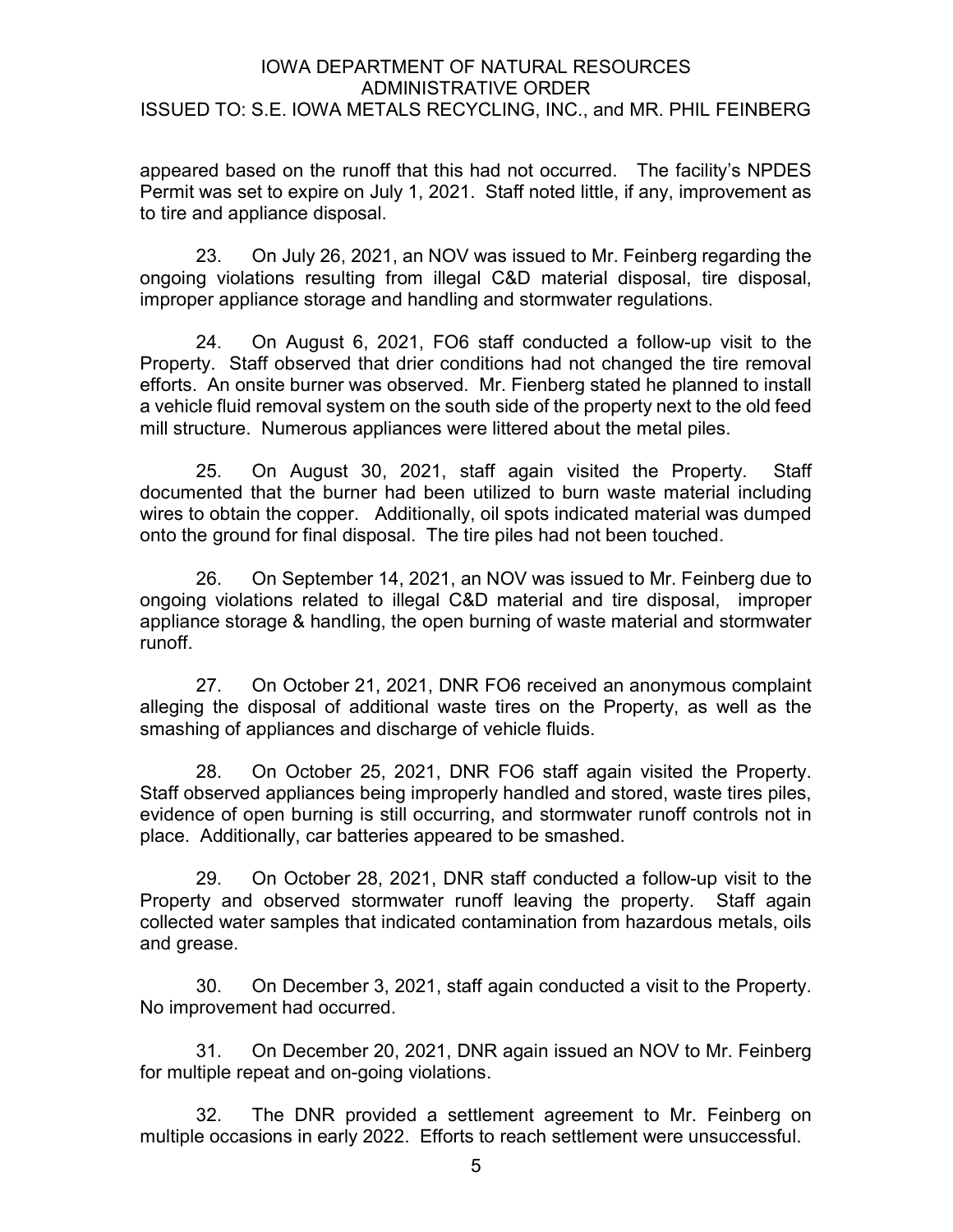# IV. CONCLUSIONS OF LAW

1. Iowa Code § 455B.301(23) defines solid waste as garbage, refuse, rubbish, and other similar discarded solid or semi-solid materials including but not limited to materials resulting from industrial and commercial activities such as construction and demolition debris.

2. Iowa Code § 455B.307(1) prohibits a person from dumping or depositing, or permitting the dumping or depositing, of any solid waste at any place other than a sanitary disposal project approved by the Director of the DNR. The above-stated facts establish a violation of this statutory prohibition.

3. Iowa Code § 455B.304 provides that the Environmental Protection Commission (Commission) shall establish rules governing the handling and disposal of solid waste, including appliances. The Commission has adopted such rules at 567 IAC chapters 100-123.

4. The Commission has adopted 567 IAC 62.1(1) which prohibits the discharge of a pollutant to any water of the state without a permit and requires the permit holder to comply with the terms of that Permit. Additionally, the Commission adopted 567 IAC 61.3 which establishes general water quality criteria for state waters. The above-stated facts establish violations of these provisions.

5. The Commission has adopted 567 IAC 100.4 which prohibits the illegal disposal of solid waste. The above-stated facts establish violations of this provision.

6. The Commission has adopted 567 IAC 117.4(1) to prevent accumulation of waste tires on a property. The provision states that no business or individual shall store more than 500 passenger tire equivalents without obtaining a permit for a waste tire stockpile pursuant to 117.4(2). The above-stated facts establish a violation of this regulation over multiple years.

7. The Commission has adopted 567 IAC 118.2(2), which requires a person to obtain an appliance de-manufacturing permit (ADP) from the DNR before conducting any de-manufacturing activities. The above-stated facts establish violations of this regulatory prohibition.

8. The Commission has also adopted 567 IAC 118.4 which, in part, requires the handling and storage of appliances in a manner that will prevent damage to hazardous components, and limits the storage of appliances for more than 270 days. The above-stated facts establish violations of these regulatory provisions.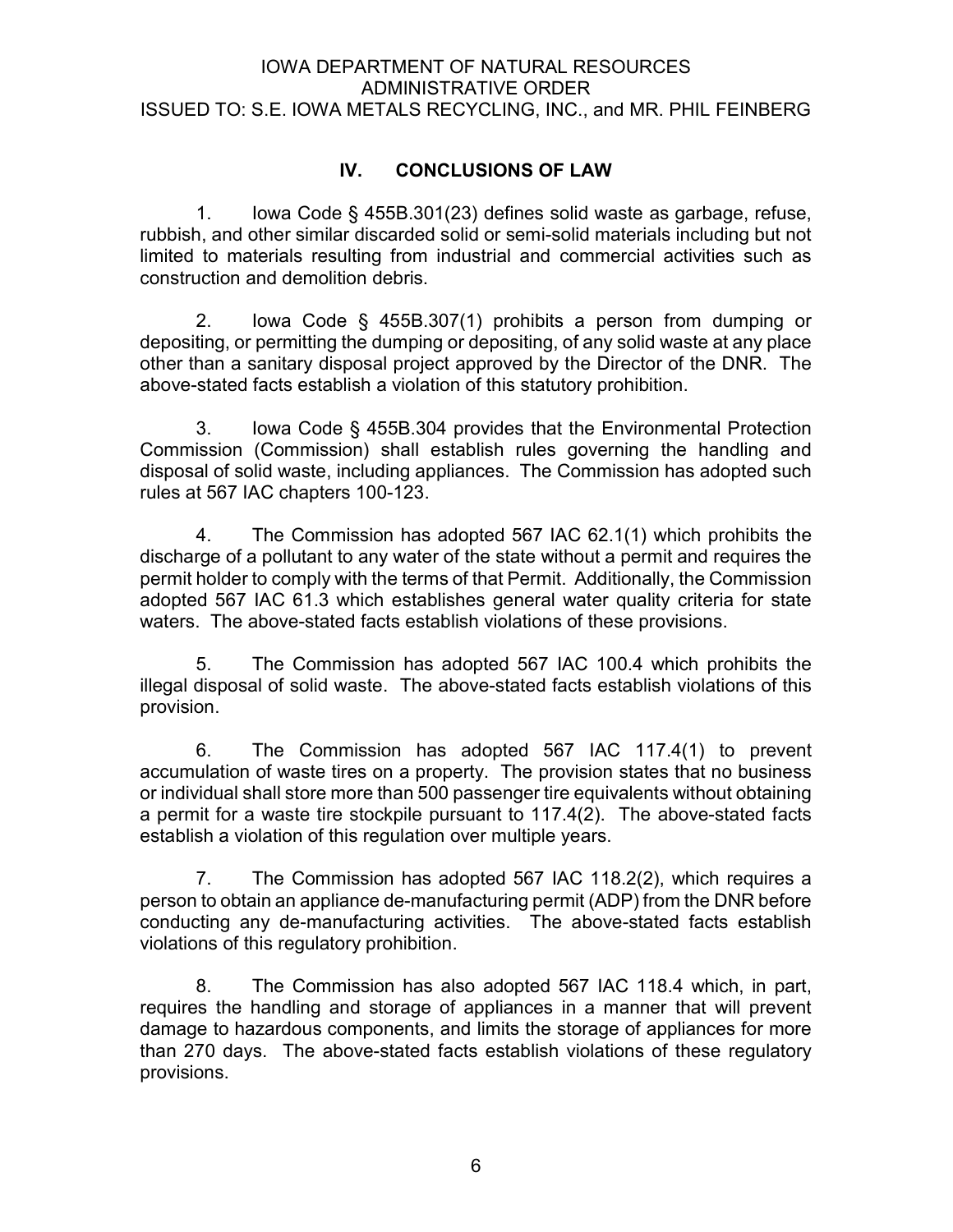9. Finally, the Commission has adopted 567 IAC 23.2 which prohibits the open burning of combustible materials, including tires and other solid waste. The above-stated facts establish violations of this regulatory provision.

# V. ORDER

# **THEREFORE, the DNR orders the following:**

1. Within 90 days of this Order being signed by the Director, all waste tires on the property above the regulatory limit will be removed and properly disposed of. Receipts for disposal will be provided to DNR FO6 within ten days of disposal.

2. Feinberg will cease improper handling and storage of appliances and Cathode Ray Tubes (CRTs) and will comply with all applicable regulations in the future. All appliances and CRTs located on the Property will be removed and properly disposed of within 60 days of this Order being signed by the Director. Receipts

3. Feinberg will cease and prevent the illegal open burning of combustible material on the Property at any time in the future and will comply with all applicable Iowa regulations.

4. Feinberg will comply with all requirements of the facility's NPDES Permit and Storm Water Pollution Prevention Plan (SWPPP) at all times in the future.

5. Feinberg will ensure that any vehicle delivered to the property in the future, and all vehicles currently on the property that are intended for scrap, have all fluids removed and properly disposed of.

6. Finally, Feinberg will pay an administrative penalty of \$10,000.00 within 60 days of this Order being signed by the Director.

## VI. CIVIL PENALTY

1. Iowa Code § 455B.109 authorizes the Commission to establish by rule a schedule of civil penalties up to \$10,000.00 that may be assessed administratively. The Commission has adopted this schedule with procedures authorizing the Director to assess administrative penalties at 567 IAC 10.

2. Iowa Code § 455B.307(3) provides for civil penalties of up to \$5,000.00 per day for solid waste violations. Iowa Code § 455B.146 authorizes civil penalties of up to \$10,000.00 per day for air quality violations.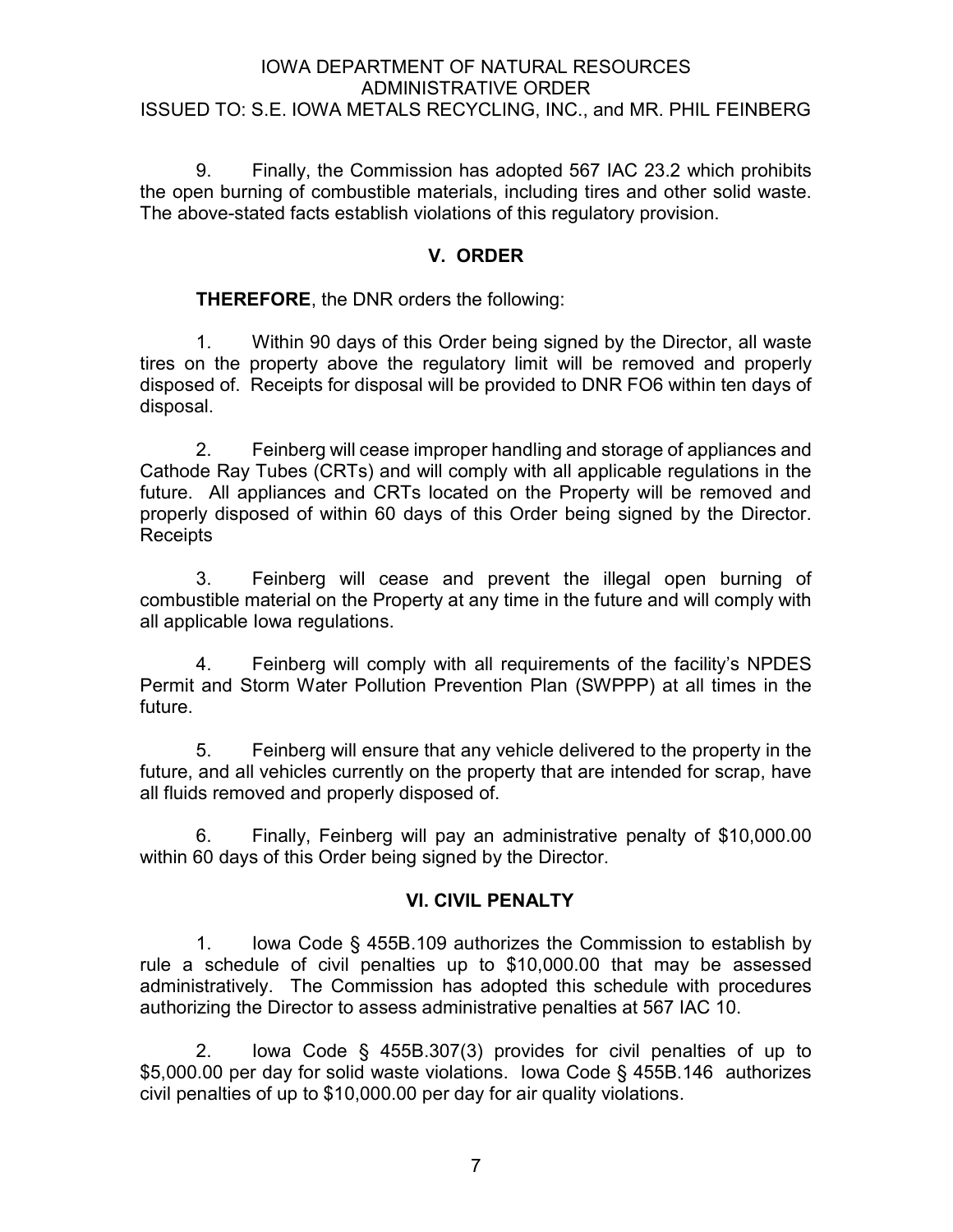3. 567 IAC 10 establishes the criteria that the DNR must consider in determining whether an administrative penalty is warranted, and if so how much the penalty should be. The general categories for consideration are the economic benefit of the alleged non-compliance by the violator, the gravity of the alleged violation, and the culpability of the violator. Pursuant to this rule, the DNR has determined that the most effective and efficient means of addressing the abovecited violations is the issuance of an Order with a \$10,000.00 penalty. The administrative penalty assessed by this Order is determined as follows:

a) Economic Benefit: 567 IAC chapter 10 requires that the DNR consider the costs saved or that were likely to be saved by noncompliance. 567 IAC 10.2(1) states that "where the violator received an economic benefit through the violation or by not taking timely compliance or corrective measures, the department shall take enforcement action which includes penalties which at least offset the economic benefit." 567 IAC 10.2(1) further states, "reasonable estimates of economic benefit should be made where clear data are not available."

Fienberg has avoided multiple expenses by illegally disposing of material on his property, including tires, appliances, and C&D wastes. All of these materials should have been disposed of at a landfill. Additionally, he has failed to ensure that fluids from scrapped vehicles are properly removed and disposed of, resulting in apparent contamination of nearby waters of the state.

In the interest of settlement, DNR is assessing \$4,000.00 for this element.

b) Gravity of the Violations: Elements to consider when determining the gravity of a violation include the actual or threatened harm to the environment or public health and safety, and whether the violation threatens the integrity of the regulatory program.

The open burning of tires and other solid waste results in highly toxic emissions impacting both public health and the environment. Major byproducts and heavy metals from burning tires and other solid waste may include cadmium, chromium, nickel and zinc, Volatile Organic Compounds (VOCs), Semi-volatile Organic Compounds (SVOCs), Polynuclear Aromatic Hydrocarbons (PAHs), particulate matter, carbon monoxide, sulfur, nitrogen oxides, acid gasses, sulfates and many others.

The violations or air quality, solid waste, and appliance demanufacturing regulations, if not penalized, would encourage other individuals and facilities to follow suit, threatening the integrity of these regulatory programs.

As such, \$3,000.00 is assessed for this factor.